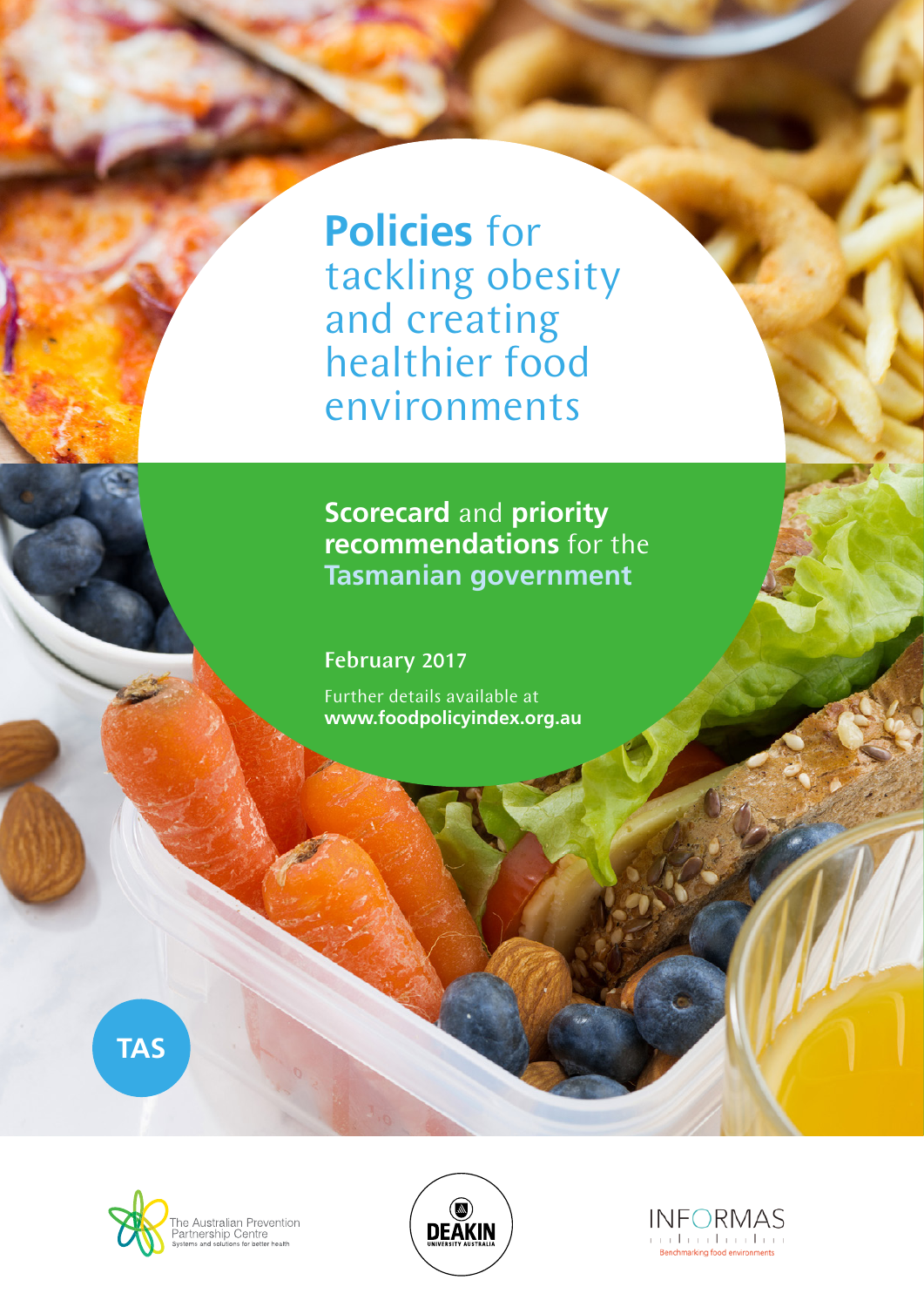## Executive summary

Unhealthy diets and obesity are leading contributors to poor health in Australia. Addressing obesity and improving population diets requires a comprehensive government response at the Commonwealth and State/ Territory levels.

101 experts from 53 organisations assessed the extent to which governments in Australia are implementing globally recommended policies for tackling obesity and creating healthier food environments.

# Top 3

#### Things Tasmania is doing well (with reference to international best practice)



Strong high-level commitments to focus on health of Tasmanians, including strategies for improving population nutrition



Programs and policies for establishing healthy food environments in schools



State Planning policies include an objective to promote health and wellbeing, several initiatives to increase access to and promotion of healthy food

| Top 5<br>$\rightarrow$<br>policy recommendations for Tasmania                                                                                       |                                                                                                                                              |                                                                                                                                                                                                            |                                                                                                                                                                  |                                                                                                                                                                     |
|-----------------------------------------------------------------------------------------------------------------------------------------------------|----------------------------------------------------------------------------------------------------------------------------------------------|------------------------------------------------------------------------------------------------------------------------------------------------------------------------------------------------------------|------------------------------------------------------------------------------------------------------------------------------------------------------------------|---------------------------------------------------------------------------------------------------------------------------------------------------------------------|
| <b>Governance:</b><br>establish and lead<br>a collaborative,<br>state-wide coalition<br>that aims to address<br>population nutrition<br>and obesity | <b>Leadership:</b><br>provide resources for<br>the implementation,<br>monitoring, and<br>evaluation of the<br>'Healthy Tasmania<br>Strategy' | <b>Food provision:</b><br>implement a healthy<br>food procurement<br>and provision<br>policy that applies<br>across all Tasmanian<br>government<br>departments and<br>settings under<br>government control | <b>School food:</b><br>provide strong<br>incentives and<br>accountability<br>mechanisms for<br>all schools to<br>implement healthy<br>food provision<br>policies | <b>Public education:</b><br>commit to ongoing<br>support for<br>healthy eating<br>social marketing<br>campaigns involving<br>collaboration with<br>multiple sectors |
| 1                                                                                                                                                   | $\overline{2}$                                                                                                                               |                                                                                                                                                                                                            | 4                                                                                                                                                                |                                                                                                                                                                     |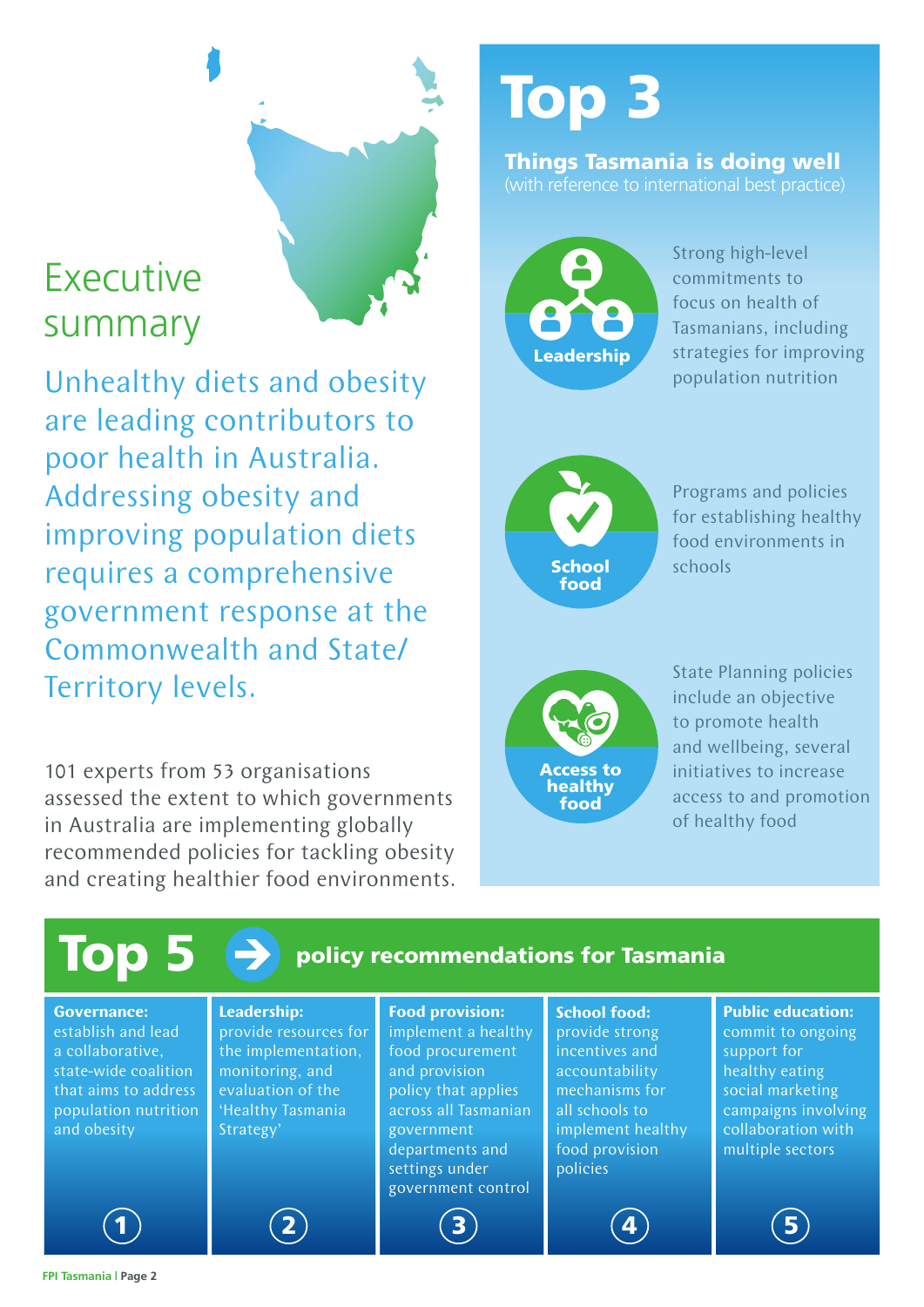## Obesity and diet-related diseases in Australia are a public health crisis

#### **Unhealthy diets and obesity are leading contributors to poor health and non-communicable diseases (NCDs) in Australia.1**

Almost 2 out of 3 (63%) Australian adults and 1 in 4 (25%) Australian children are overweight or obese.<sup>2</sup> The costs associated with overweight and obesity have been estimated at over \$56 billion each year.<sup>3</sup>

## Comprehensive government policy action is needed

Addressing obesity and improving population diets requires a comprehensive government response at Commonwealth and State/ Territory levels.

This project aimed to assess the extent to which governments in Australia are implementing globally recommended policies for tackling obesity and creating healthier food environments, and identify prioritised actions for each government.

> **Convene** a panel of independent non-government

State / Territory (n=101 overall, 11 in TAS)

## Food Policy Index

A Food Policy Index was developed for Australia to assess the food- and diet-related policies that are in place and identify gaps. This was based on the Healthy Food Environment Policy Index (Food-EPI)<sup>4</sup> that was developed by INFORMAS<sup>5</sup>, an international network of experts in food policy, and has been applied in several countries.

The Food-EPI covers all of the key policies in this area, including specific aspects of food environments (such as food composition, labelling, promotion, prices and provision) that have been shown to have an important impact on population diets and obesity, and infrastructure support (including leadership, governance, monitoring and funding) that helps facilitate effective policy implementation.

#### Process for assessing extent of policy implementation in Australia

#### Document

all relevant policy details (up to 30 June 2016) for the Federal government and each State/ Territory, in consultation with government officials \*

#### **Assess**

experts \*\* in each how well Australian governments were doing compared with best practice \*\*\*, considering policy characteristics implementation

#### **Prioritise**

recommended actions for each address implementation gaps, in conjunction members

#### **Synthesise**

the results for each jurisdiction, in consultation with government officials

- <sup>1</sup> Australian Institute of Health and Welfare 2016. Australian Burden of Disease Study (2011)
- <sup>2</sup> Australian Institute of Health and Welfare; 2017: http://www.aihw.gov.au/overweight-and-obesity/
- <sup>3</sup> Colagiuri S, et al. The cost of overweight and obesity in Australia. MJA 2010; 192 (5):260-264
- Swinburn B, et al. Monitoring and benchmarking government policies and actions to improve the healthiness of food environments: the government healthy food environment policy index. *Obesity Reviews* 2013; 14 Suppl 1:24-37
- <sup>5</sup> International Network for Food and Obesity/NCDs Research, Monitoring and Action Support
- Detailed summaries of each government's policy details are available at www.foodpolicyindex.org.au
- Panel members included academics, nutritionists, and senior representatives from health NGOs and community groups with expertise in population nutrition and / or obesity prevention
- Global benchmarks as identified by INFORMAS. As more countries complete the Food-EPI assessment process and new evidence of policy action emerges, benchmarks are likely to change, informing future iterations of the tool. The Federal government and each State/Territory were assessed separately; however, in some policy areas, policy development involves collaboration between Federal and State/Territory governments, and implementation of national guidance and policy is at the discretion of each jurisdiction.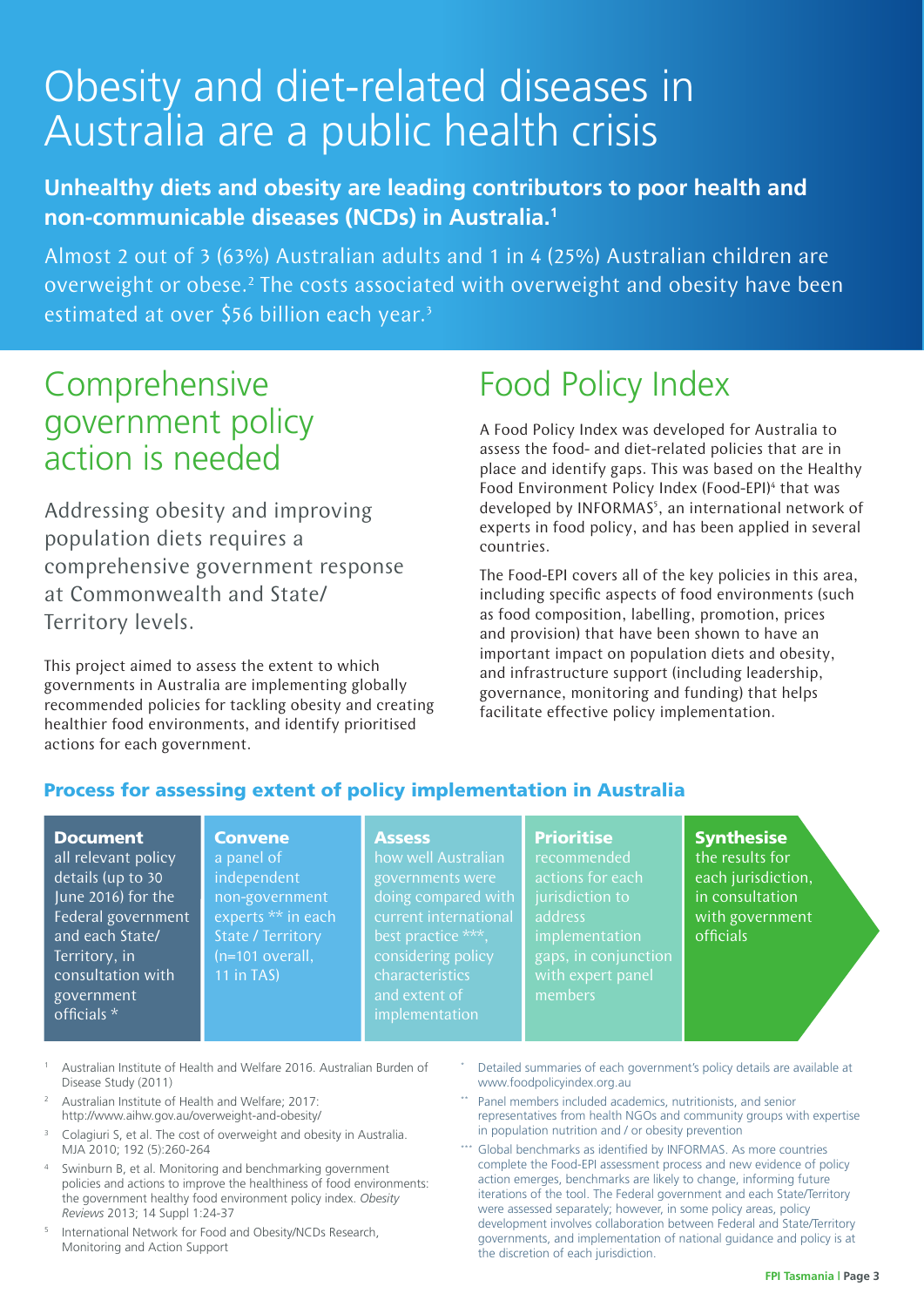## Scorecard for Tasmania



**Expert panel's assessment of Tasmania's level of implementation (up to 30 June 2016) of key policies for tackling obesity and creating healthier food environments**

| Very little,<br>if any | Low | <b>Medium</b> | <b>High</b>   |
|------------------------|-----|---------------|---------------|
| $\rightarrow$          |     | $\rightarrow$ | $\Rightarrow$ |

| <b>Food labelling</b>   | Menu labelling                                                   |  |
|-------------------------|------------------------------------------------------------------|--|
| Food                    | Restrict promotion of unhealthy food in non-broadcast media      |  |
| promotion               | Restrict promotion of unhealthy food in children's settings      |  |
| <b>Food provision</b>   | Policies in schools promote healthy food choices                 |  |
|                         | Policies in public settings promote healthy food choices         |  |
|                         | Support and training systems for public sector settings          |  |
|                         | Support and training systems for private companies               |  |
| <b>Food retail</b>      | Planning policies and zoning laws: unhealthy foods               |  |
|                         | Planning policies and zoning laws: healthy foods                 |  |
|                         | Retail store availability of healthy and unhealthy foods         |  |
|                         | Food service outlet availability of healthy and unhealthy foods  |  |
| Leadership              | Strong, visible, political support for population nutrition      |  |
|                         | Comprehensive implementation plan linked to state/national needs |  |
|                         | Priorities for reducing inequalities related to nutrition        |  |
| Governance              | Restricting commercial influence on policy development           |  |
|                         | Transparency and access to government information                |  |
|                         | Assessing the potential health impacts of all policies           |  |
| <b>Monitoring &amp;</b> | Monitoring food environments                                     |  |
| intelligence            | Monitoring population nutrition intakes                          |  |
|                         | Monitoring population body weight                                |  |
|                         | Evaluation of major programs and policies                        |  |
| <b>Funding &amp;</b>    | Research funding for obesity & NCD prevention                    |  |
| <b>resources</b>        | Independent health promotion agency                              |  |
| <b>Support for</b>      | Mechanisms to support community-based interventions              |  |
| <b>communities</b>      | Implementation of social marketing campaigns                     |  |
|                         | Food and nutrition in education curricula                        |  |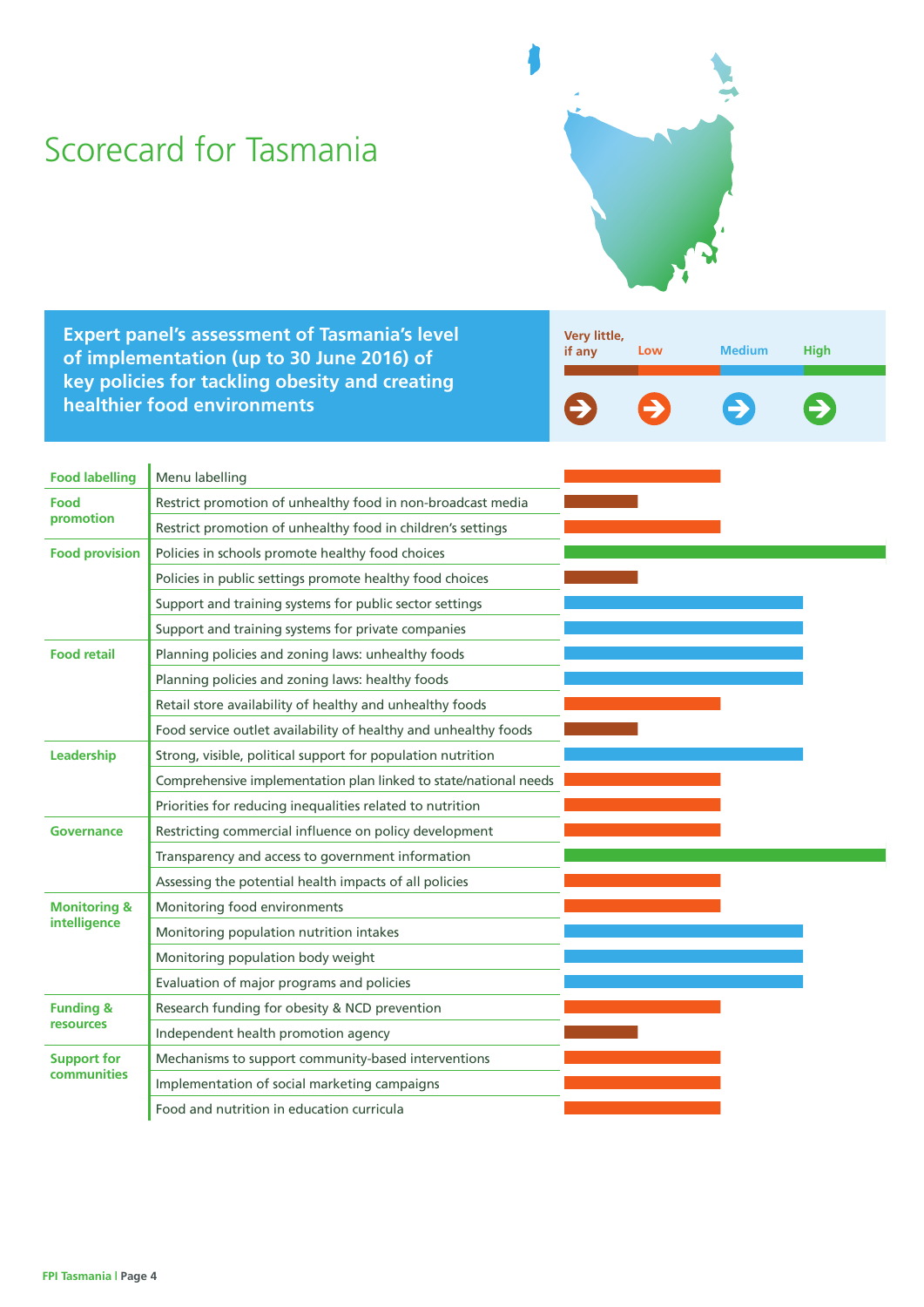#### **Prioritised recommended actions for the Tasmanian government**

|              | <b>Domain</b>                            | <b>Recommended policy action</b>                                                                                                                                                                                                                                                                                                          |
|--------------|------------------------------------------|-------------------------------------------------------------------------------------------------------------------------------------------------------------------------------------------------------------------------------------------------------------------------------------------------------------------------------------------|
| <b>TAS1</b>  | <b>Funding and</b><br>resources          | Establish and lead a collaborative, state-wide coalition (such as the Tasmanian Food and Nutrition Coalition), with a long-term<br>commitment of resources, that aims to address population nutrition and obesity                                                                                                                         |
| TAS2         | Leadership                               | Provide resources for the implementation, monitoring, and evaluation of the 'Healthy Tasmania Strategy'                                                                                                                                                                                                                                   |
| TAS3         | Food<br>provision                        | Establish a whole-of-government policy on healthy food provision that applies across all Tasmanian government departments and<br>settings under government control                                                                                                                                                                        |
| TAS4         | Food<br>provision                        | Provide strong incentives for all schools (including government, independent and Catholic schools) to implement the 'Move Well<br>Eat Well' initiative (a health and wellbeing framework for schools) and associated Canteen Accreditation Program, strongly support<br>implementation, and actively monitor the extent of implementation |
| TAS5         | <b>Support for</b><br>communities        | Commit to ongoing, long-term support for healthy eating social marketing campaigns, potentially involving collaboration with the<br>food production, food service, tourism and health sectors, as part of broader efforts to improve population nutrition                                                                                 |
| TAS6         | Food<br>promotion                        | Implement policies to restrict the promotion of unhealthy food and beverages in settings controlled or managed by the Tasmanian<br>government (e.g., public transport, bus shelters, government-owned billboards, sporting facilities and events)                                                                                         |
| TAS7         | <b>Food retail</b>                       | Work with supermarkets and other retailers on ways to improve the availability of healthy foods and decrease the availability and<br>promotion of unhealthy foods in retail settings, using East Well Tasmania as a framework for engagement                                                                                              |
| TAS8         | Food<br>promotion                        | Require all organisations, such as community groups and sports clubs, that receive funding from the Tasmanian government to<br>restrict all promotion (including sponsorship) related to unhealthy food and beverages as a condition of receiving funding                                                                                 |
| TAS9         | <b>Monitoring</b><br>and<br>intelligence | Implement ongoing monitoring of food environments, including the extent of marketing of unhealthy foods to children, and the<br>nutritional quality of food provided / available in schools and public sector settings (such as hospitals, other government facilities<br>providing food service)                                         |
| <b>TAS10</b> | <b>Monitoring</b><br>and<br>intelligence | Provide funding for oversampling for Tasmania in the triennial National Health Survey for the purposes of monitoring BMI and key<br>nutrition indicators of children and adults                                                                                                                                                           |
| <b>TAS11</b> | <b>Monitoring</b><br>and<br>intelligence | Monitor prices of healthy and unhealthy foods across Tasmania, through the Healthy Food Access Survey, every 3 years                                                                                                                                                                                                                      |
| <b>TAS12</b> | <b>Food retail</b>                       | Provide co-ordinated support for local communities to access healthy produce and promote healthy eating, continuing the work of<br>the Healthy Food Access Project                                                                                                                                                                        |
| <b>TAS13</b> | <b>Support for</b><br>communities        | Improve support for school teachers to implement nutrition education as part of the national curriculum                                                                                                                                                                                                                                   |
| <b>TAS14</b> | Food<br>provision                        | Require that locally sourced foods constitute a given proportion (e.g., 25%) of the food provided in school canteens, as part of the<br>'Move Well Eat Well' initiative and / or the Canteen Accreditation Program                                                                                                                        |
| <b>TAS15</b> | <b>Governance</b>                        | Implement formal health impact assessments as part of policy development and proposal processes, including explicit details about<br>the consideration of potential impacts of policies on population nutrition and health                                                                                                                |
|              | <b>TAS16</b> Food retail                 | Develop guidelines and offer co-ordinated support to local governments on ways to decrease access to unhealthy take-away foods<br>through planning provisions (e.g., limiting density of outlets, restricting placement of outlets near schools)                                                                                          |
|              | <b>TAS17</b> Food retail                 | Develop and implement programs, including incentive or accreditation schemes, for sports and recreation clubs to sell a healthier<br>range of food and beverages whilst limiting availability of unhealthy food and beverages                                                                                                             |
|              | <b>TAS18 Food retail</b>                 | Develop and implement programs, including incentive or accreditation schemes, for restaurants, pubs and clubs to improve the<br>healthiness of their menu options, building on the 'Healthy Options Tasmania' approach                                                                                                                    |



**Importance**

 $\hat{\cdot}$ 

Recommended actions were developed by panel members, and prioritised taking into account their perceptions of the relative importance (including perceived need, likely impact and equity) and achievability (including feasibility, level of acceptability to a wide range of key stakeholders, affordability and cost-effectiveness) of each action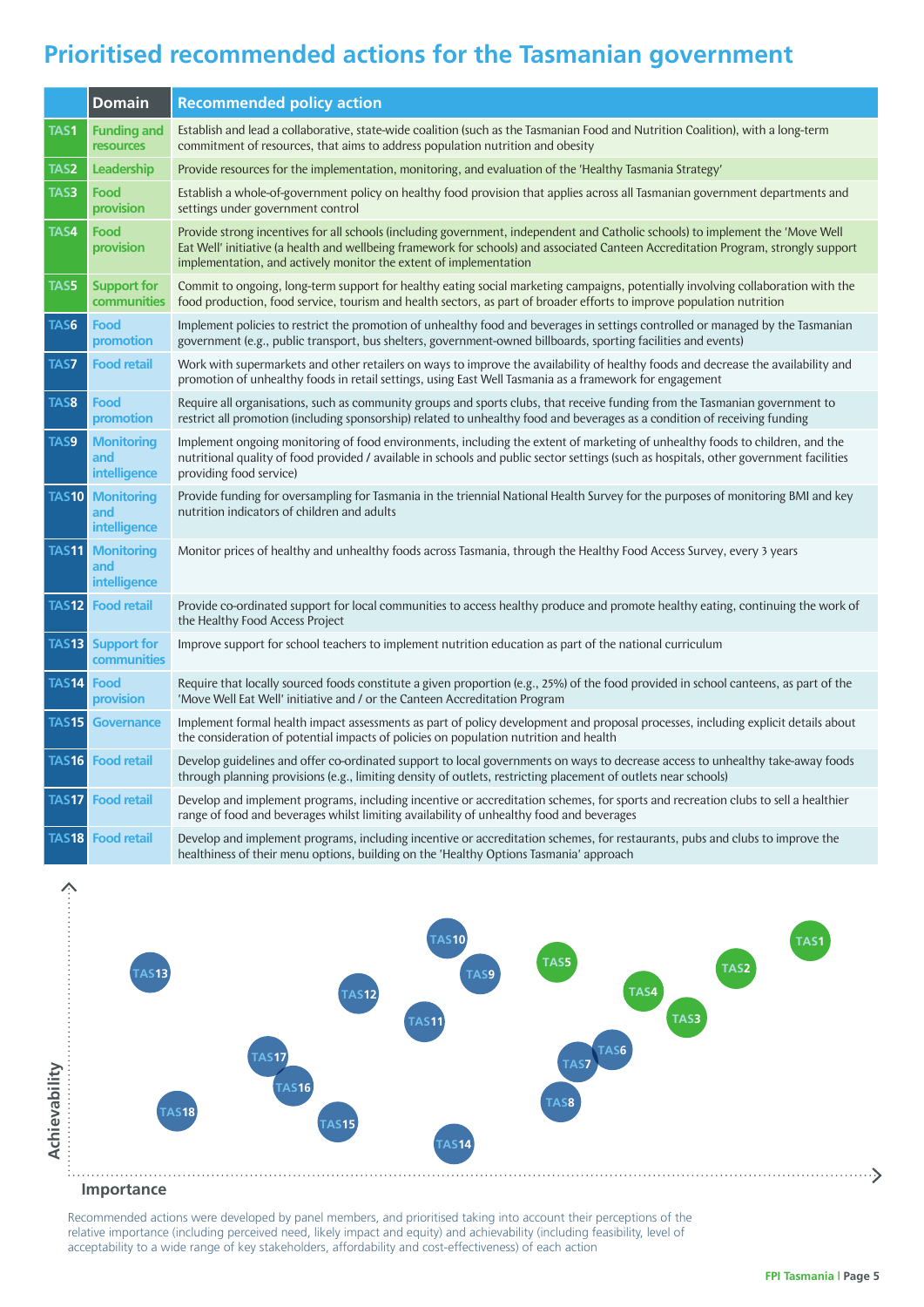### **Benchmarks of good practice** Policy actions targeting food environments

| <b>Domain</b>      | <b>Policy area</b>                                                                 | <b>International best practise</b><br>(as identified by INFORMAS)                                                                                                                                                               | <b>Leading State / Territory in Australia</b><br>(as per assessments as part of this project)                                                                                                                                                                                                                                      |
|--------------------|------------------------------------------------------------------------------------|---------------------------------------------------------------------------------------------------------------------------------------------------------------------------------------------------------------------------------|------------------------------------------------------------------------------------------------------------------------------------------------------------------------------------------------------------------------------------------------------------------------------------------------------------------------------------|
| Food<br>labelling  | <b>Menu labelling</b>                                                              | <b>South Korea</b> All fast-food outlets required<br>to display detailed nutrition information<br>(incl. energy, total sugars, protein,<br>saturated fat and sodium) on menus                                                   | <b>ACT/NSW/QLD/SA</b> Large fast food chains required to display average<br>energy content on menus and overall average daily energy intake.<br>NSW supports continued monitoring and evaluation of menu labelling                                                                                                                 |
| Food<br>promotion  | <b>Restrict</b><br>promotion<br>of unhealthy<br>food in non-<br>broadcast<br>media | <b>Quebec, Canada</b> Ban on all commercial<br>advertising directed to children (under 13<br>years) through any medium                                                                                                          | <b>ACT</b> Advertising of unhealthy food on government-run buses is<br>restricted, other options under consideration                                                                                                                                                                                                               |
|                    | <b>Restrict</b><br>promotion of<br>unhealthy food<br>in children's<br>settings     | <b>Spain</b> Legislation requires that<br>kindergartens and schools are free from all<br>advertising                                                                                                                            | <b>ACT</b> Advertising and promotion of red/amber foods or drinks is<br>restricted at ACT Health facilities and activities. ACT actively exploring<br>options that reduce promotion of unhealthy foods in children's<br>settings                                                                                                   |
| Food<br>provision  | <b>Policies in</b><br>schools promote<br>healthy food<br>choices                   | <b>UK</b> Mandatory nutritional standards for all<br>food served in schools -restrictions on high<br>fat/sugar/salt/processed foods                                                                                             | All states and territories have policies for healthy school food<br>provision. ACT has several initiatives designed to increase policy<br>compliance, including a requirement for license agreements with<br>canteen operators and active monitoring. WA requires principals to<br>develop whole-of-school food provision policies |
|                    | <b>Policies in</b><br>public settings<br>promote<br>healthy food<br><b>choices</b> | <b>New York City, USA Mandatory</b><br>nutritional standards for all food<br>purchased/sold by city agencies (hospitals,<br>prisons, aged care, health facilities)                                                              | <b>ACT</b> Mandatory restrictions on the sale/promotion/placement of<br>unhealthy foods in ACT Health facilities, policies and commitments to<br>improve healthy food choices in all government workplaces and<br>facilities                                                                                                       |
|                    | <b>Support and</b><br>training systems<br>for public sector<br>settings            | Japan Mandatory oversight and monitoring<br>by dietitian/nutritionist (incl. menu<br>development) for all government facilities<br>providing >250 meals/day                                                                     | <b>VIC</b> Healthy Eating Advisory Service (HEAS) provides a wide range of<br>resources to support settings such as childcare centres, schools, health<br>services, and sports centres to provide healthy foods and drinks                                                                                                         |
|                    | <b>Support and</b><br>training systems<br>for private<br>companies                 | <b>UK</b> Responsibility Deal included collective<br>pledges for health at work, including a<br>focus on healthier staff restaurants - over<br>160 signatories                                                                  | <b>WA</b> The Healthier Workplace WA program provides a number of free<br>services to support workplaces state-wide to make cultural,<br>environmental and policy changes that support and encourage<br>positive lifestyle behaviours amongst employees                                                                            |
| <b>Food retail</b> | <b>Planning</b><br>policies and<br>zoning laws:<br>unhealthy foods                 | <b>South Korea</b> 'Green Food Zones' around<br>schools (200 metre radius) in which sales of<br>'unhealthy' foods are prohibited                                                                                                | <b>QLD</b> Incorporates health as a key consideration as part of the Planning<br>Act, and provides detailed resources (Active Healthy Communities) for<br>local councils on ways to limit access to unhealthy fast food outlets                                                                                                    |
|                    | <b>Planning</b><br>policies and<br>zoning laws:<br>healthy foods                   | <b>USA</b> Provision of grants for states to<br>provide financial/other types of assistance<br>to attract healthier retail outlets to<br>underserved areas                                                                      | <b>QLD</b> Provides detailed information and resources (Active Healthy<br>Communities) for local government on ways to promote healthy food<br>choices through the built environment and encourage outlets that sell<br>healthy food                                                                                               |
|                    | <b>In-store</b><br>availability of<br>healthy and<br>unhealthy foods               | <b>UK</b> Agreement to increase availability of<br>fruit and vegetables at convenience stores,<br>and commitments (as part of the<br>Responsibility Deal) to decrease availability<br>of confectionery at supermarket checkouts | NT Ongoing formal commitment to support selected remote<br>community stores in encouraging in-store availability of healthy foods<br>and discouraging availability of unhealthy foods                                                                                                                                              |
|                    | <b>Food service</b><br>outlet<br>availability of<br>healthy and<br>unhealthy foods | <b>Singapore</b> Government partnership<br>('Healthier Hawker' program) with selected<br>food vendors to improve healthiness of<br>take-away food                                                                               | SA South Australian Premier's Healthy Kids Menus Initiative aims to<br>increase the provision of and access to healthy menu options for<br>children in South Australian restaurants, cafes, hotels and clubs                                                                                                                       |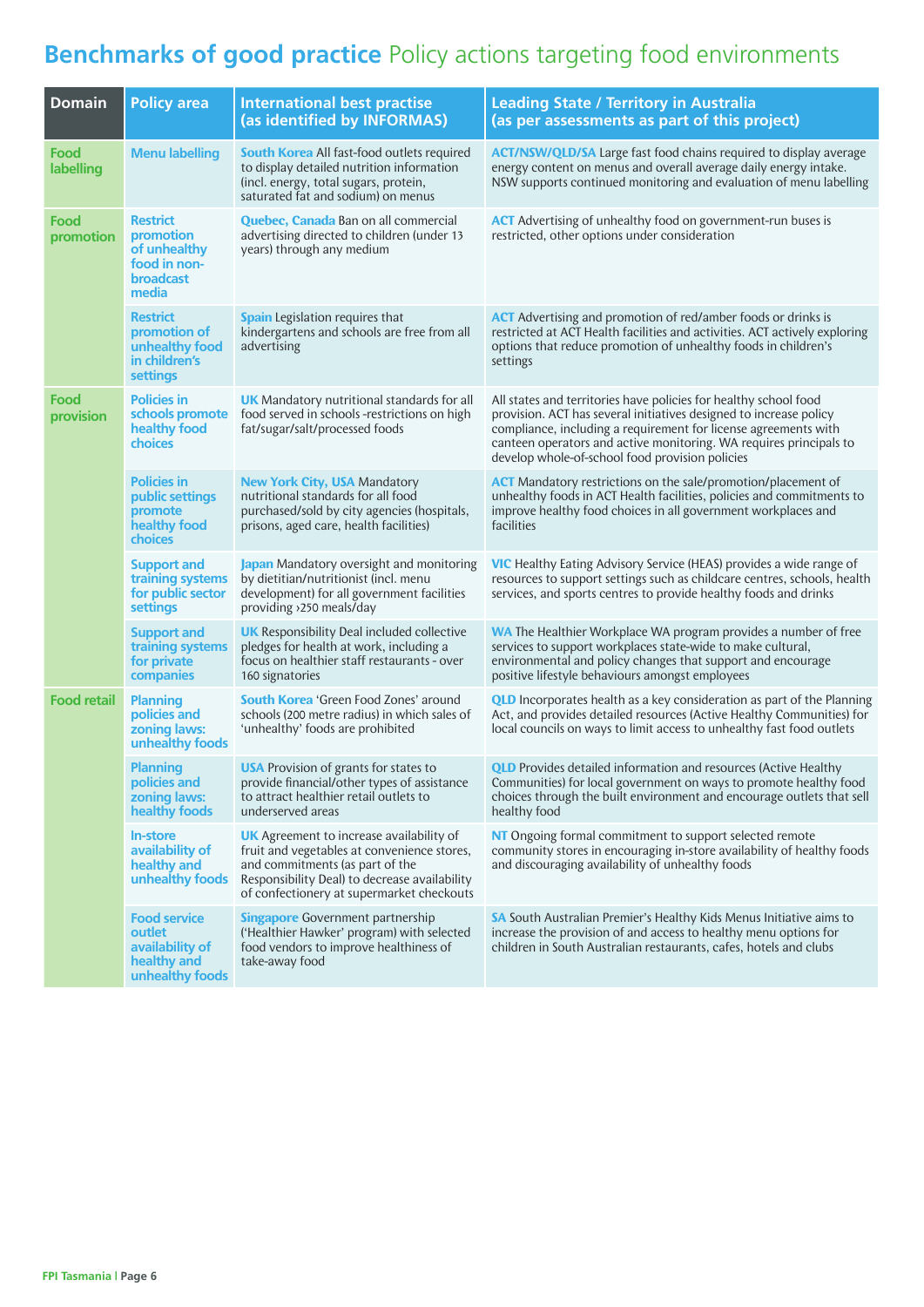## **Benchmarks of good practice** Infrastructure support actions

| <b>Domain</b>                             | <b>Policy area</b>                                                                  | <b>International best practise</b><br>(as identified by INFORMAS)                                                                                                                                                                | <b>Leading State / Territory in Australia</b><br>(as per assessments as part of this project)                                                                                                                                                                                              |
|-------------------------------------------|-------------------------------------------------------------------------------------|----------------------------------------------------------------------------------------------------------------------------------------------------------------------------------------------------------------------------------|--------------------------------------------------------------------------------------------------------------------------------------------------------------------------------------------------------------------------------------------------------------------------------------------|
| Leadership                                | Strong, visible,<br>political support<br>for population<br>nutrition                | <b>New York City, USA Mayor (Michael</b><br>Bloomberg) showed strong political<br>leadership in introducing landmark food<br>policies, including restrictions on trans-fat<br>and portion size restrictions on sugary-<br>drinks | <b>ACT</b> Healthy Weight Initiative is a whole of government initiative<br>to combat the rise of obesity and overweight in the ACT, led by the<br>Chief Minister with regular reporting of progress                                                                                       |
|                                           | <b>Comprehensive</b><br>implementation<br>plan linked to<br>state/national<br>needs | <b>European Union The European Food and</b><br>Nutrition Action Plan 2015-20 outlines clear<br>strategic goals, guiding principles,<br>objectives, priorities and tools                                                          | <b>ACT</b> The 'Towards Zero Growth: Healthy Weight Action Plan' (the<br>HWAP) outlines clear targets for obesity rates, details a range of<br>policy and program initiatives across health and non-health<br>sectors, with a taskforce and dedicated implementation groups<br>established |
|                                           | <b>Priorities for</b><br>reducing<br><b>inequalities</b><br>related to<br>nutrition | <b>New Zealand</b> Ministry of Health upholds<br>contracts with NGOs/other institutions to<br>prioritise Maori health and Maori specific<br>needs in service delivery, service<br>development and planning                       | <b>WA</b> Key strategic health promotion documents identify priority<br>groups, WA government has highlighted a strategic focus on<br>improving nutrition in vulnerable groups, several targeted<br>initiatives                                                                            |
| <b>Governance</b>                         | <b>Restricting</b><br>commercial<br>influence on<br>policy<br>development           | <b>USA</b> Mandatory and publicly accessible<br>lobby registers - including extensive<br>reporting of nature of lobbying activities                                                                                              | <b>QLD</b> Lobby register includes mandatory reporting of the type and<br>purpose of lobbying conduct, real-time disclosure of political<br>donations                                                                                                                                      |
|                                           | <b>Transparency and</b><br>access to<br>government<br><b>information</b>            | <b>Australia</b> Open access principles across<br>governments, FSANZ processes for extensive<br>stakeholder engagement in the<br>development of new standards                                                                    | All governments across Australia have open data policies,<br>frameworks for information access, and policies and procedures<br>that ensure transparency                                                                                                                                    |
|                                           | <b>Assessing the</b><br>potential health<br>impacts of all<br>policies              | <b>SA, Australia</b> Mechanisms to incorporate<br>population health considerations into<br>policy development processes across the<br>South Australian government                                                                | SA Mechanisms to incorporate population health considerations<br>into policy development processes across the South Australian<br>government                                                                                                                                               |
| <b>Monitoring</b><br>and<br>intelligence  | <b>Monitoring food</b><br>environments                                              | <b>New Zealand</b> Comprehensive database of<br>nutrient information for different foods,<br>continued monitoring of school food<br>environments nationwide                                                                      | <b>ACT</b> Extensive monitoring of unhealthy food marketing to<br>children, and nutritional quality of food in public sector settings                                                                                                                                                      |
|                                           | <b>Monitoring</b><br>population<br>nutrition intake                                 | <b>USA</b> National Health and Nutrition<br>Examination Survey (NHANES), conducted<br>annually, provides detailed national<br>information on health status, disease<br>history and nutritional intake of adults and<br>children  | WA Health and Wellbeing Surveillance System collects annual data<br>on key nutrition indicators, Nutrition Monitoring Survey series<br>collects data every three years on community perceptions and<br>attitudes around nutrition                                                          |
|                                           | <b>Monitoring</b><br>population body<br>weight                                      | <b>UK</b> National Child Measurement Program<br>for children's BMI, assessing children ages<br>4-6 and 10-11                                                                                                                     | <b>ACT/NSW/QLD/SA</b> Regular surveys of self-reported BMI from<br>adults and children                                                                                                                                                                                                     |
|                                           | <b>Evaluation of</b><br>major programs<br>and policies                              | <b>USA</b> The National Institutes for Health (NIH<br>) provides dedicated funding for research<br>that evaluates new policies/programs<br>expected to influence obesity related<br>behaviours                                   | <b>QLD</b> Health and Wellbeing Strategy outlines key evaluation<br>questions, with associated guidelines - specific evaluation<br>framework under development. All programs required to conduct<br>evaluations                                                                            |
| <b>Funding</b><br>and<br><b>resources</b> | <b>Research funding</b><br>for obesity & NCD<br>prevention                          | New Zealand Approximately 11% of the<br>Health Research Council's total budget of<br>\$70M spent on population nutrition and/or<br>prevention of obesity and NCDs                                                                | <b>NT/WA</b> Provides sustained funding for research that improves<br>foods environments, reduces obesity, NCDs and their related<br>inequalities                                                                                                                                          |
|                                           | Independent<br>health promotion<br>agency                                           | Victoria, Australia VicHealth is an<br>independent statutory health promotion<br>agency                                                                                                                                          | <b>VIC/WA</b> Independent statutory health promotion agencies,<br>include an objective to improve population nutrition                                                                                                                                                                     |
| <b>Support</b><br>for<br>communities      | <b>Mechanisms to</b><br>support<br>community-based<br><b>interventions</b>          | <b>Australia</b> Previous National Partnership<br>Agreement on Preventive Health (now<br>defunct) provided State and Territory level<br>support for initiatives aimed at obesity and<br>NCD prevention                           | <b>VIC</b> Multiple targeted strategies, policies and initiatives at state<br>and local level designed to create healthier food environments<br>(schools, childcare centres, workplaces, food outlets, sporting<br>clubs, businesses and local government)                                 |
|                                           | <b>Implementation of</b><br>social marketing<br>campaigns                           | Multiple international examples                                                                                                                                                                                                  | WA Funds several obesity and NCD prevention social marketing<br>campaigns, online and community programs, including LiveLighter<br>that has now been adopted in multiple states / territories                                                                                              |
|                                           | <b>Food and nutrition</b><br>in education<br>curricula                              | <b>UK</b> National framework for core food<br>competency skills and knowledge in<br>children ages 5-16 years                                                                                                                     | <b>ACT/WA</b> Ongoing support and provision of resources to educators<br>for the inclusion of food and nutrition in school curricula                                                                                                                                                       |